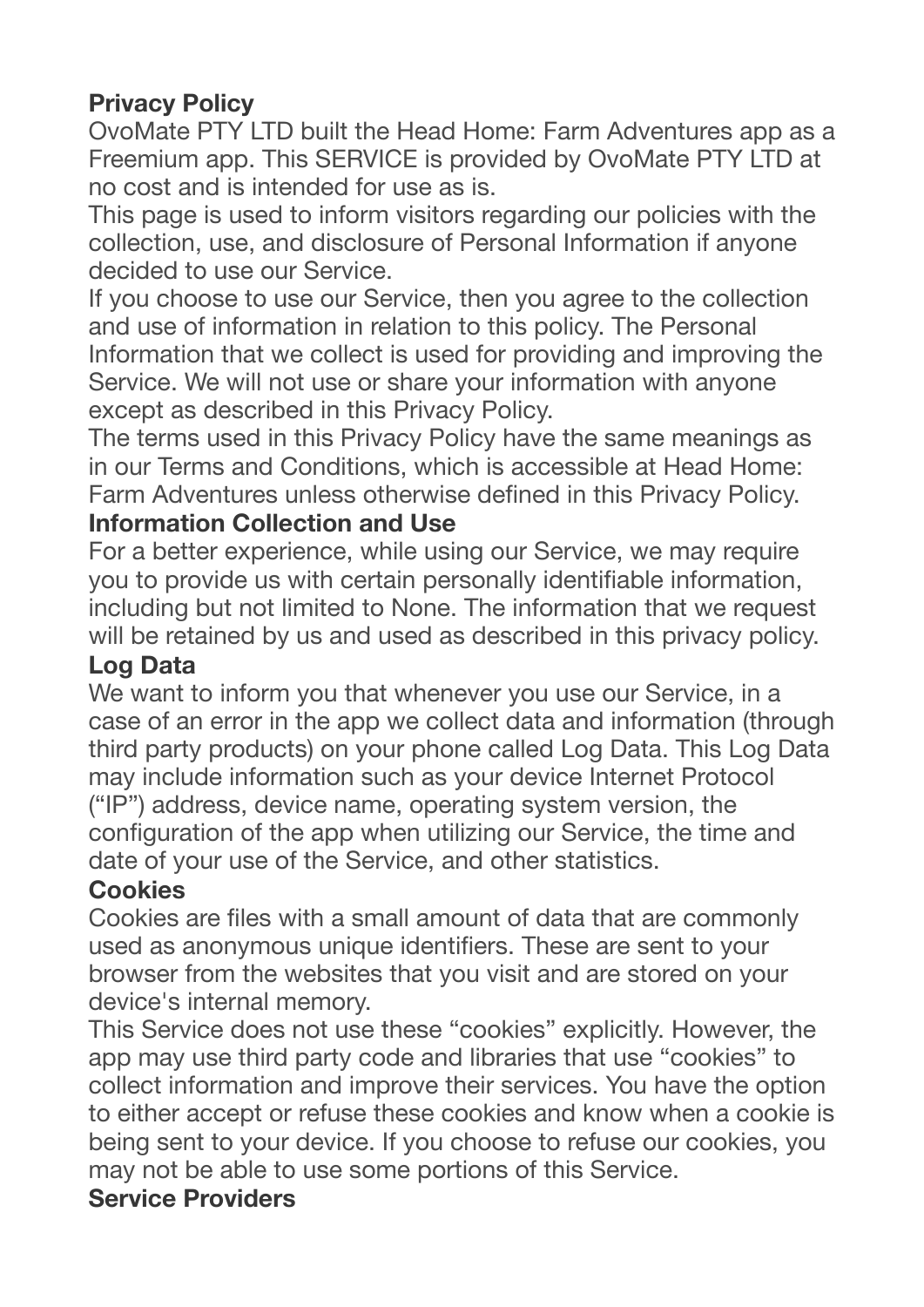We may employ third-party companies and individuals due to the following reasons:

- To facilitate our Service;
- To provide the Service on our behalf;
- To perform Service-related services; or
- To assist us in analyzing how our Service is used.

We want to inform users of this Service that these third parties have access to your Personal Information. The reason is to perform the tasks assigned to them on our behalf. However, they are obligated not to disclose or use the information for any other purpose.

## **Security**

We value your trust in providing us your Personal Information, thus we are striving to use commercially acceptable means of protecting it. But remember that no method of transmission over the internet, or method of electronic storage is 100% secure and reliable, and we cannot guarantee its absolute security.

### **Links to Other Sites**

This Service may contain links to other sites. If you click on a thirdparty link, you will be directed to that site. Note that these external sites are not operated by us. Therefore, we strongly advise you to review the Privacy Policy of these websites. We have no control over and assume no responsibility for the content, privacy policies, or practices of any third-party sites or services.

### **Children's Privacy**

These Services do not address anyone under the age of 13. We do not knowingly collect personally identifiable information from children under 13. In the case we discover that a child under 13 has provided us with personal information, we immediately delete this from our servers. If you are a parent or guardian and you are aware that your child has provided us with personal information, please contact us so that we will be able to do necessary actions.

### **Changes to This Privacy Policy**

We may update our Privacy Policy from time to time. Thus, you are advised to review this page periodically for any changes. We will notify you of any changes by posting the new Privacy Policy on this page.

This policy is effective as of 2020-10-12 **Contact Us**